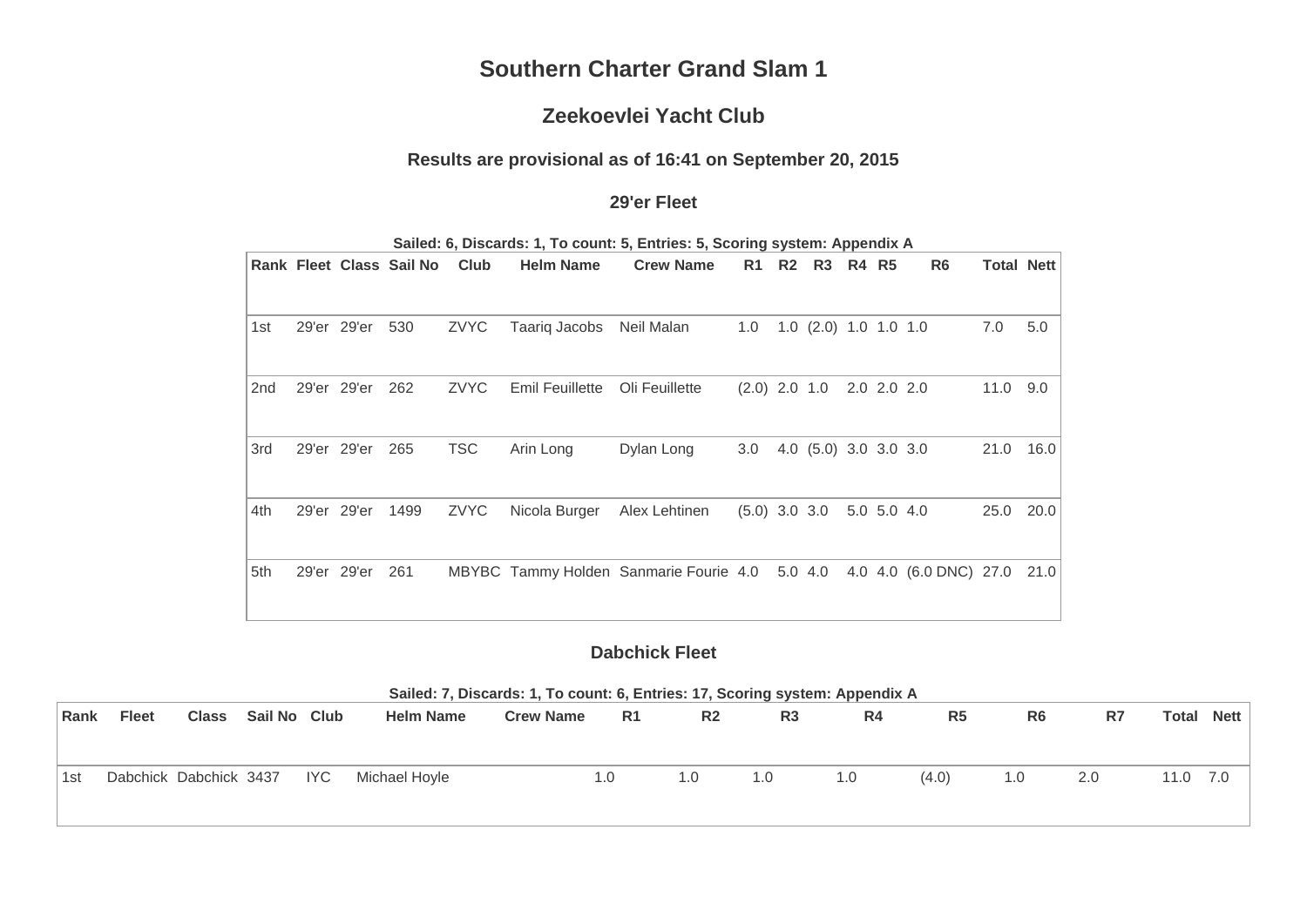| 2nd  | Dabchick Dabchick 3422 |  |            | ZVYC Sonja Stock                | 2.0                     | 2.0     | 2.0                 | 3.0                 | $(18.0$ OCS) 2.0 |         | 1.0                       | 30.0 12.0 |      |
|------|------------------------|--|------------|---------------------------------|-------------------------|---------|---------------------|---------------------|------------------|---------|---------------------------|-----------|------|
| 3rd  | Dabchick Dabchick 3438 |  | <b>IYC</b> | Gregory Hoyle                   | 5.0                     | 3.0     | $5.0$               | 4.0                 | $1.0$            | $5.0\,$ | (6.0)                     | 29.0      | 23.0 |
| 4th  | Dabchick Dabchick 3389 |  | <b>IYC</b> | Matthew Thorburn                | 4.0                     | 4.0     | 4.0                 | 5.0                 | 2.0              | (7.0)   | 4.0                       | 30.0      | 23.0 |
| 5th  | Dabchick Dabchick 3332 |  | <b>IYC</b> | <b>Gail Wheeler</b>             | (18.0 DNC) 18.0 DNC 3.0 |         |                     | 2.0                 | 3.0              | 3.0     | 3.0                       | 50.0      | 32.0 |
| 6th  | Dabchick Dabchick 3440 |  |            | <b>GLYC</b> Christopher Kennedy | (9.0)                   | 6.0     | 9.0                 | 7.0                 | 6.0              | 9.0     | 5.0                       | 51.0      | 42.0 |
| 7th  | Dabchick Dabchick 3442 |  | <b>IYC</b> | Alice Roux                      | $(18.0$ OCS) $8.0$      |         | 10.0                | 9.0                 | 7.0              | 4.0     | 8.0                       | 64.0      | 46.0 |
| 8th  | Dabchick Dabchick 3462 |  | <b>IYC</b> | Andrew van Niekerk              | $6.0\,$                 | 9.0     | 11.0                | $(18.0$ DNC $)$ 5.0 |                  | $8.0\,$ | 10.0                      | 67.0      | 49.0 |
| 9th  | Dabchick Dabchick 3456 |  |            | <b>GLYC</b> Britney Marques     | 10.0                    | 10.0    | $6.0\,$             | $6.0\,$             | 8.0              | 11.0    | (12.0)                    | 63.0      | 51.0 |
| 10th | Dabchick Dabchick 3426 |  |            | <b>GLYC</b> Matthew de Villiers | 7.0                     | 11.0    | (18.0 DNC) 11.0     |                     | $9.0\,$          | 6.0     | 7.0                       | 69.0      | 51.0 |
| 11th | Dabchick Dabchick 3458 |  | <b>IYC</b> | <b>Emily Low</b>                | 8.0                     | $7.0\,$ | $7.0\,$             | (10.0)              | 10.0             | 10.0    | 9.0                       | 61.0      | 51.0 |
| 12th | Dabchick Dabchick 3435 |  |            | ZVYC Max Hall                   | 11.0                    | 13.0    | 8.0                 | 8.0                 | 11.0             | 12.0    | $(18.0 \text{ DNC})$ 81.0 |           | 63.0 |
| 13th | Dabchick Dabchick 2815 |  | <b>IYC</b> | Isabella Wright                 | 12.0                    | (14.0)  | 13.0                | 12.0                | 14.0             | 13.0    | 11.0                      | 89.0      | 75.0 |
| 14th | Dabchick Dabchick 3447 |  |            | HBYC Lorenzo Yon                | 3.0                     | $5.0\,$ | (18.0 DNC) 18.0 DNC |                     | 18.0 DNC         |         | 18.0 DNC 18.0 DNC         | 98.0      | 80.0 |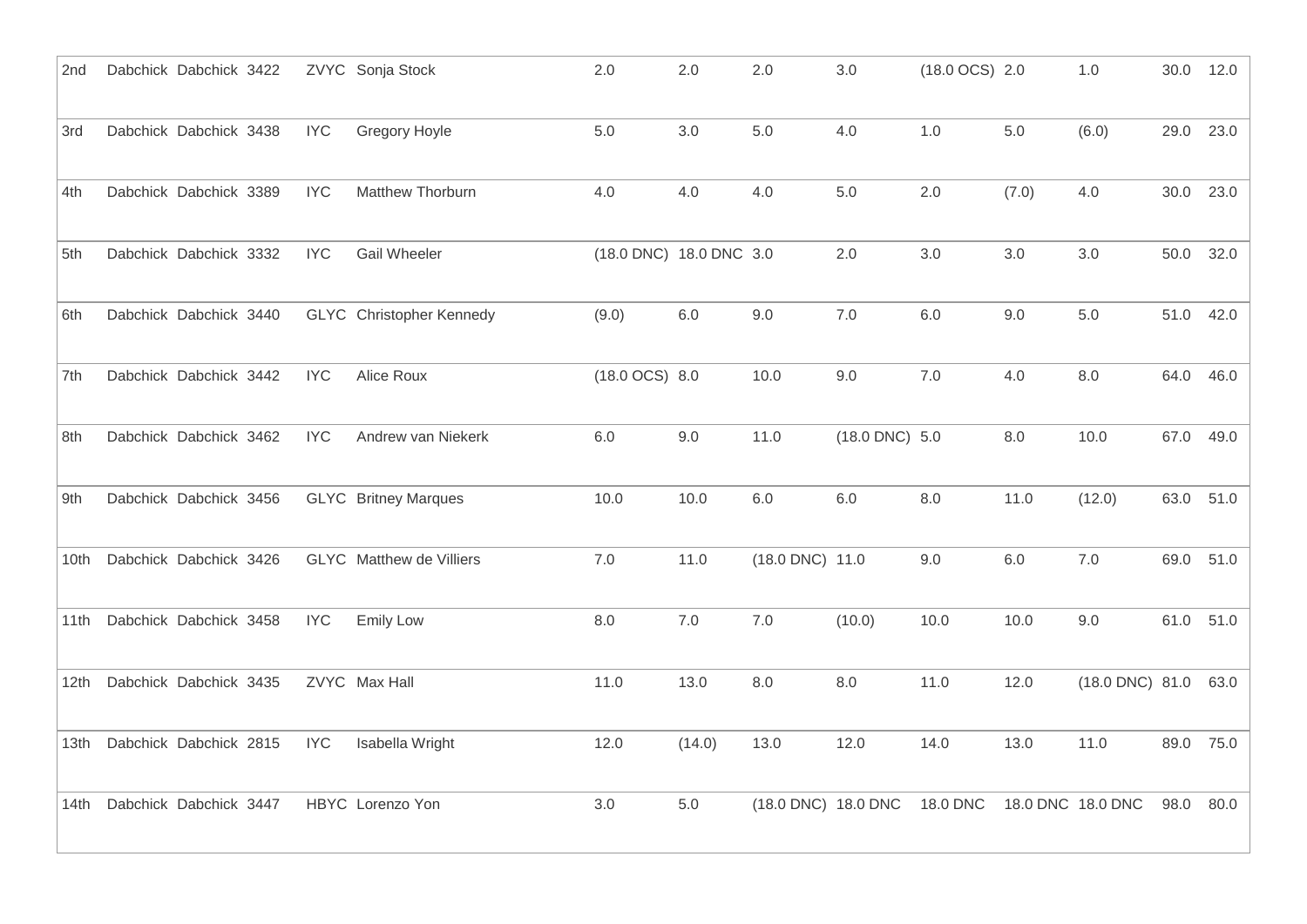| 15th | Dabchick Dabchick 3450 | IYC. | Adam Knox        | 13.0 | 12.0 | 12.0 | $(18.0 \text{ DNC})$ 15.0                  |      | 18.0 DNC 18.0 DNC 106.0 88.0  |  |
|------|------------------------|------|------------------|------|------|------|--------------------------------------------|------|-------------------------------|--|
|      |                        |      |                  |      |      |      |                                            |      |                               |  |
| 16th | Dabchick Dabchick 3409 |      | ZVYC Sara Falcon |      |      |      | (18.0 DNC) 18.0 DNC 18.0 DNC 18.0 DNC 12.0 | 14.0 | 18.0 DNC 116.0 98.0           |  |
|      |                        |      |                  |      |      |      |                                            |      |                               |  |
| 17th | Dabchick Dabchick 3362 | IYC. | Olivia Jones     |      |      |      | (18.0 DNC) 18.0 DNC 18.0 DNC 18.0 DNC 13.0 |      | 18.0 DNC 18.0 DNC 121.0 103.0 |  |
|      |                        |      |                  |      |      |      |                                            |      |                               |  |

# **Open Fleet**

| <b>Class</b>      | Sail No                                            | Club                 | <b>Helm Name</b>    | <b>Crew Name</b>         | R1    | R <sub>2</sub> | R <sub>3</sub>    | R4                           | R <sub>5</sub>                                                                                                                                     | R <sub>6</sub> | <b>Total Nett</b> |                                                                                                |
|-------------------|----------------------------------------------------|----------------------|---------------------|--------------------------|-------|----------------|-------------------|------------------------------|----------------------------------------------------------------------------------------------------------------------------------------------------|----------------|-------------------|------------------------------------------------------------------------------------------------|
|                   | 539                                                | <b>HYC</b>           | <b>Bruce Keytel</b> |                          | (3.0) | 3.0            | 1.0               | 2.0                          | 2.0                                                                                                                                                | 1.0            | 12.0              | 9.0                                                                                            |
|                   | 584                                                | ZVYC                 | Mark Thompson       |                          | (4.0) | 2.0            | 2.0               | 3.0                          | 1.0                                                                                                                                                | 2.0            | 14.0              | 10.0                                                                                           |
|                   |                                                    | ZVYC                 | Peter Hall          |                          | 1.0   |                |                   | 1.0                          |                                                                                                                                                    |                |                   | 20.0                                                                                           |
|                   | 871                                                |                      |                     |                          | 2.0   | 1.0            |                   |                              |                                                                                                                                                    |                |                   | 21.0                                                                                           |
|                   | 888                                                | <b>RCYC</b>          | Markus Progli       |                          |       |                |                   |                              |                                                                                                                                                    |                |                   | 30.0                                                                                           |
| <b>Rank Fleet</b> | Open Finn<br>Open Finn<br>Open Extra<br>Open Extra | Open Musto Skiff 505 |                     | <b>UCTYC</b> James Stock |       |                | (6.0 DNC) 6.0 DNC | (6.0 DNC) 6.0 DNC<br>6.0 DNC | $\alpha$ of $\alpha$ , $\beta$ is $\alpha$ and $\beta$ is the set of $\alpha$ is the set of $\alpha$ is the set of $\alpha$ is the set of $\alpha$ |                |                   | 6.0 DNF 6.0 DNC 26.0<br>(6.0 DNC) 6.0 DNC 6.0 DNC 6.0 DNC 27.0<br>6.0 DNC 6.0 DNC 6.0 DNC 36.0 |

**Sailed: 6, Discards: 1, To count: 5, Entries: 5, Scoring system: Appendix A**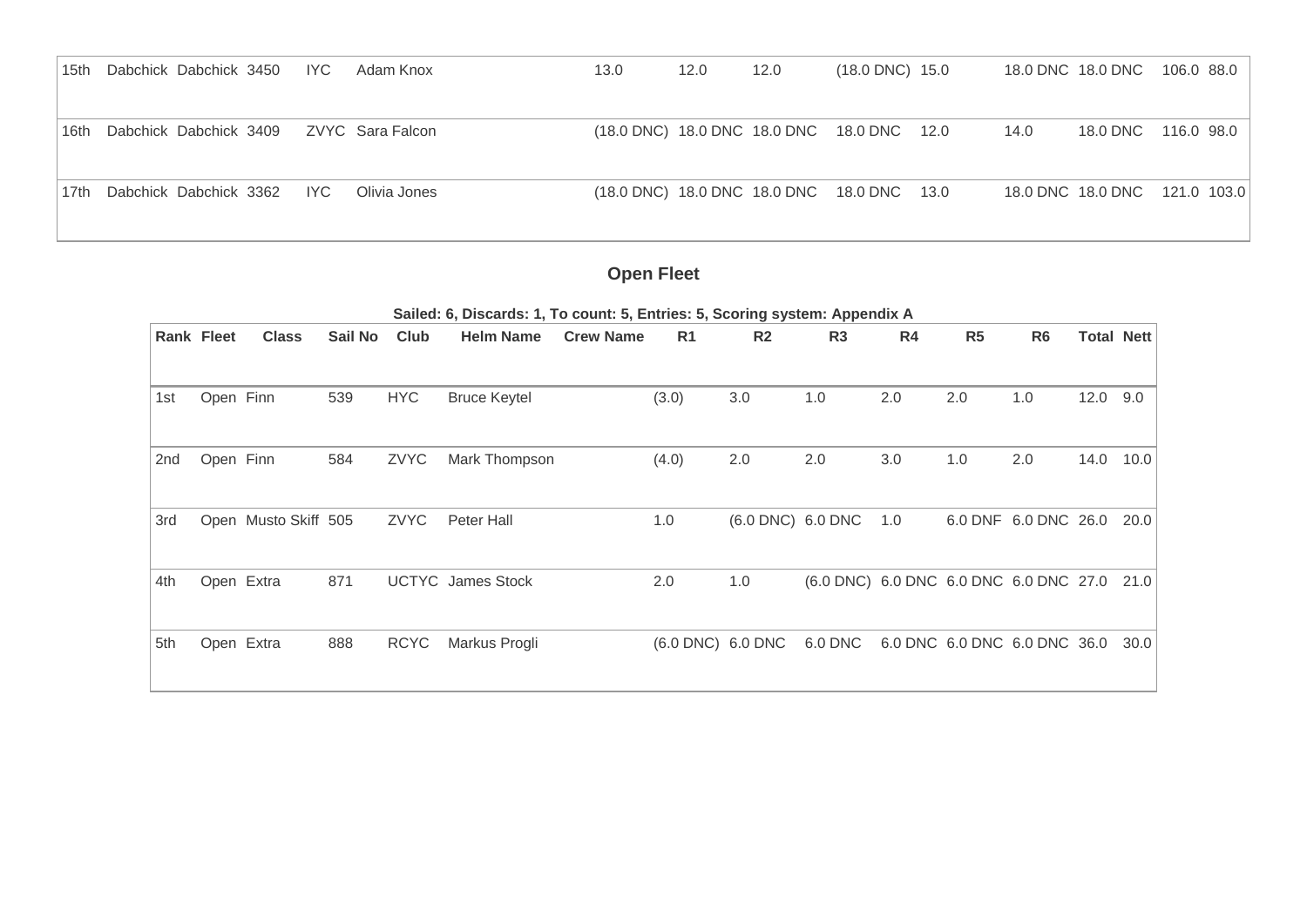## **Laser Fleet**

|      |  | Rank Fleet Class Sail No Club |            | <b>Helm Name</b>                          | <b>Crew Name</b> | R <sub>1</sub>      | R <sub>2</sub>   | R <sub>3</sub> | R4                                | R5    | R <sub>6</sub> | <b>Total Nett</b> |       |
|------|--|-------------------------------|------------|-------------------------------------------|------------------|---------------------|------------------|----------------|-----------------------------------|-------|----------------|-------------------|-------|
|      |  |                               |            |                                           |                  |                     |                  |                |                                   |       |                |                   |       |
| 1st  |  |                               |            | Laser Laser 191090 ZVYC Alistair Keytel   |                  | 1.0                 | 1.0              | 1.0            | 1.0                               | 1.0   | (2.0)          | $7.0\,$           | $5.0$ |
| 2nd  |  |                               |            | Laser Laser 184824 ZVYC Alan Keen         |                  | 2.0                 | 2.0              | 4.0            | (12.0 BFD) 5.0                    |       | 1.0            | 26.0 14.0         |       |
| 3rd  |  |                               |            | Laser Laser 146631 ZVYC Peter Wilson      |                  | 3.0                 | 3.0              | (6.0)          | 2.0                               | 4.0   | 3.0            | 21.0 15.0         |       |
| 4th  |  |                               |            | Laser Laser 191085 ZVYC Lance Burger      |                  | 4.0                 | 4.0              | 3.0            | (5.0)                             | 2.0   | 5.0            | 23.0              | 18.0  |
| 5th  |  |                               |            | Laser Laser 204518 ZVYC Matthew Allardice |                  | 5.0                 | 5.0              | 5.0            | 3.0                               | (6.0) | 6.0            | 30.0 24.0         |       |
| 6th  |  | Laser Laser 191124 PYC        |            | <b>Trent Bingham</b>                      |                  | (12.0 BFD) 12.0 BFD |                  | 2.0            | 4.0                               | 3.0   | 4.0            | 37.0              | 25.0  |
| 7th  |  |                               |            | Laser Laser 191062 ZVYC Skip Novak        |                  | 9.0                 | 7.0              | (10.0)         | 7.0                               | 8.0   | 7.0            | 48.0              | 38.0  |
| 8th  |  | Laser Laser 23524             | <b>PYC</b> | Matthew Gaughran                          |                  | 7.0                 | $(12.0 BFD)$ 9.0 |                | $6.0\,$                           | 7.0   | 12.0 BFD 53.0  |                   | 41.0  |
| 9th  |  | Laser Laser 191075 HYC        |            | <b>Cal Tomlinson</b>                      |                  | 8.0                 | $(12.0 BFD)$ 7.0 |                | 9.0                               | 9.0   | 9.0            | 54.0              | 42.0  |
| 10th |  |                               |            | Laser Laser 157669 ZVYC M Kellett         |                  | $6.0\,$             | $6.0\,$          | $8.0\,$        | (12.0 DNC) 12.0 DNC 12.0 DNC 56.0 |       |                |                   | 44.0  |
| 11th |  | Laser Laser 144413 HYC        |            | William van Dugteren                      |                  | (12.0 DNC) 12.0 DNC |                  | 12.0 DNC 8.0   |                                   | 10.0  | 8.0            | 62.0              | 50.0  |

**Sailed: 6, Discards: 1, To count: 5, Entries: 11, Scoring system: Appendix A**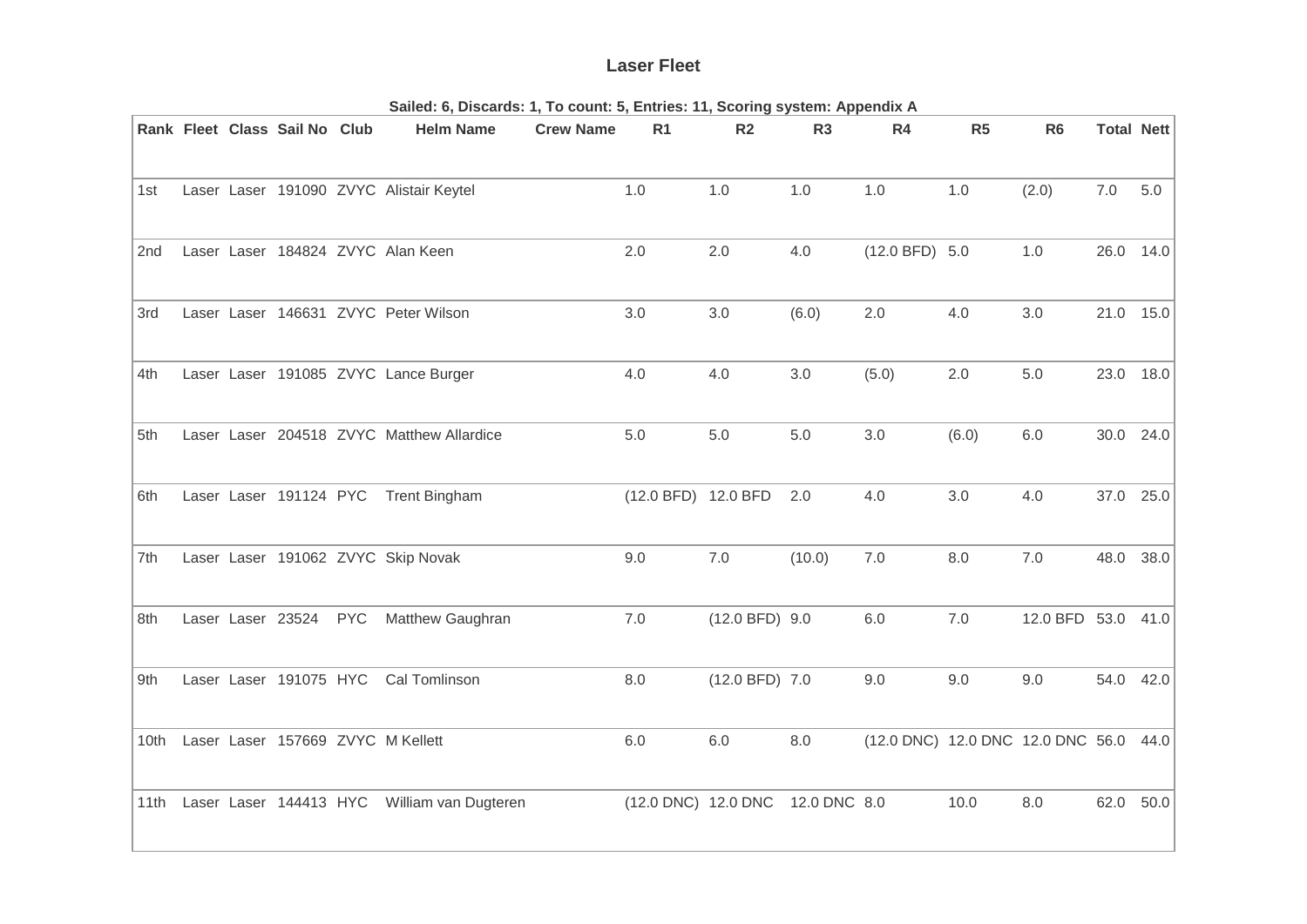# **Optimist Fleet**

| Rank | <b>Fleet</b> | <b>Class</b>           | Sail No | Club        | <b>Helm Name</b>         | <b>Crew Name</b> | R <sub>1</sub> | R <sub>2</sub> | R <sub>3</sub> | R4      | R5              | R <sub>6</sub> | R7      | <b>Total Nett</b> |      |
|------|--------------|------------------------|---------|-------------|--------------------------|------------------|----------------|----------------|----------------|---------|-----------------|----------------|---------|-------------------|------|
|      |              |                        |         |             |                          |                  |                |                |                |         |                 |                |         |                   |      |
| 1st  |              | Optimist Optimist 1392 |         | ZVYC        | Alexander Brooks         |                  | 1.0            | 2.0            | $1.0$          | 1.0     | 2.0             | 2.0            | (3.0)   | 12.0 9.0          |      |
| 2nd  |              | Optimist Optimist 1425 |         | ZVYC        | Matt Ashwell             |                  | (3.0)          | $1.0$          | 3.0            | 2.0     | 1.0             | $1.0$          | 2.0     | 13.0              | 10.0 |
| 3rd  |              | Optimist Optimist 1438 |         | ZVYC        | Jemima Baum              |                  | 2.0            | (3.0)          | 2.0            | 3.0     | $3.0\,$         | $3.0\,$        | $1.0$   | 17.0              | 14.0 |
| 4th  |              | Optimist Optimist 1274 |         | <b>HYC</b>  | <b>Tristan Tomlinson</b> |                  | (8.0)          | $5.0\,$        | 4.0            | $5.0\,$ | $5.0\,$         | $7.0$          | $5.0\,$ | 39.0              | 31.0 |
| 5th  |              | Optimist Optimist 1433 |         | ZVYC        | Alex Falcon              |                  | 4.0            | (13.0)         | 5.0            | 4.0     | 7.0             | 4.0            | 8.0     | 45.0              | 32.0 |
| 6th  |              | Optimist Optimist 1400 |         | <b>MAC</b>  | Jared Tyler              |                  | (10.0)         | 9.0            | 7.0            | 6.0     | 4.0             | 5.0            | 4.0     | 45.0              | 35.0 |
| 7th  |              | Optimist Optimist 1408 |         | ZVYC        | Sebastian Lanz           |                  | $5.0\,$        | 4.0            | 10.0           | $7.0\,$ | 10.0            | (12.0)         | $7.0\,$ | 55.0              | 43.0 |
| 8th  |              | Optimist Optimist 1428 |         | <b>MAC</b>  | Ross MacKinnon           |                  | 9.0            | $6.0\,$        | 6.0            | $8.0\,$ | 6.0             | $8.0\,$        | (10.0)  | 53.0              | 43.0 |
| 9th  |              | Optimist Optimist 1268 |         | <b>ZVYC</b> | <b>Hamilton Slater</b>   |                  | (12.0)         | 12.0           | 8.0            | 9.0     | $8.0\,$         | $6.0\,$        | $6.0\,$ | 61.0              | 49.0 |
| 10th |              | Optimist Optimist 1281 |         |             | Isivungu Musa Shongwe    |                  | $6.0\,$        | $8.0\,$        | 12.0           | 10.0    | (17.0 DNC) 11.0 |                | 12.0    | 76.0              | 59.0 |
| 11th |              | Optimist Optimist 1405 |         | <b>MAC</b>  | Rivaldo Arendse          |                  | 11.0           | 10.0           | 9.0            | (12.0)  | 12.0            | 10.0           | 9.0     | 73.0              | 61.0 |

**Sailed: 7, Discards: 1, To count: 6, Entries: 16, Scoring system: Appendix A**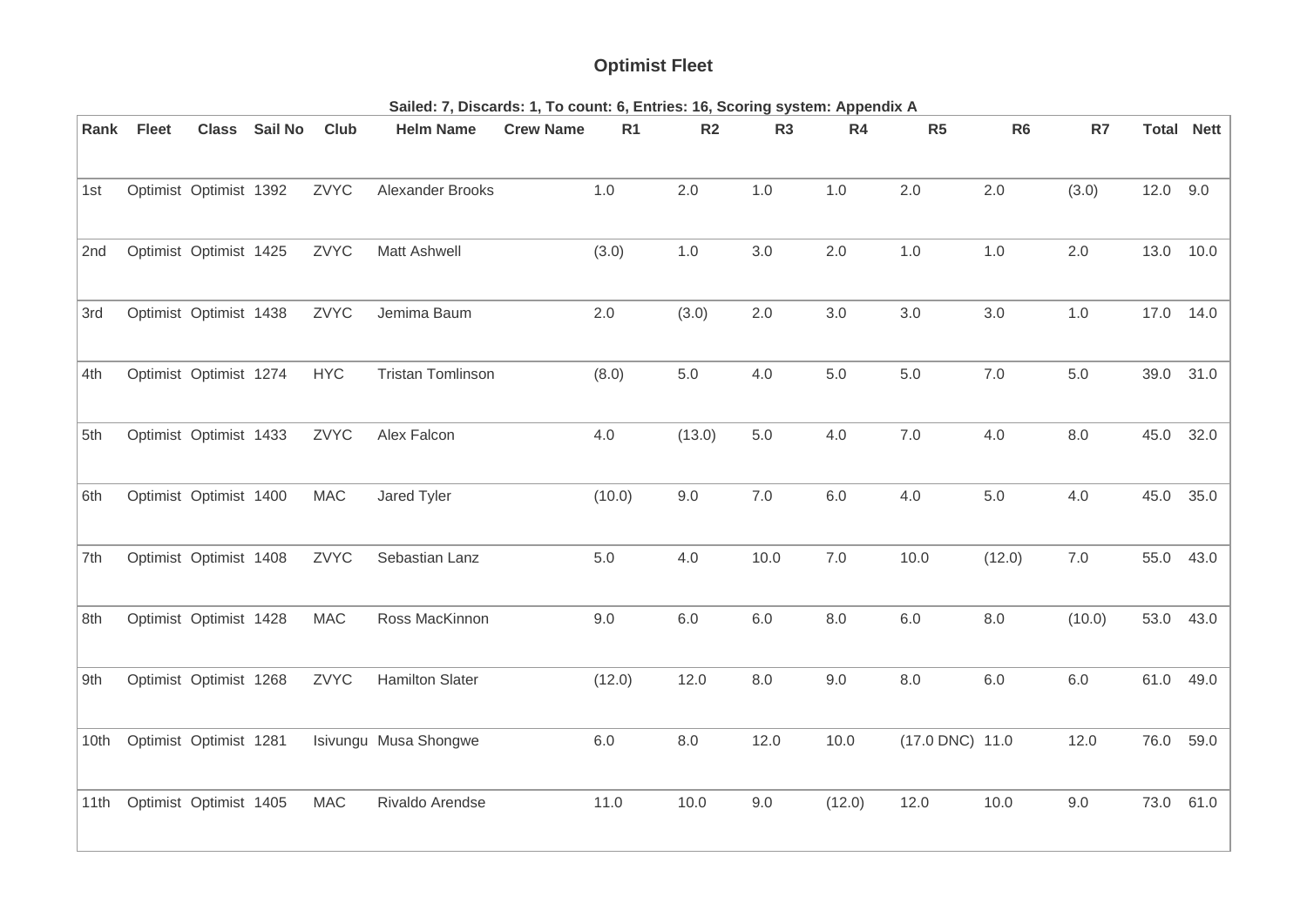| 12th | Optimist Optimist 1406 | MAC         | Immanuel Ben          | 7.0                                            | 7.0 | 11.0 | 11.0                   | 9.0 | (17.0 DNC) 17.0 DNC 79.0 62.0                                                |      |           |  |
|------|------------------------|-------------|-----------------------|------------------------------------------------|-----|------|------------------------|-----|------------------------------------------------------------------------------|------|-----------|--|
| 13th | Optimist Optimist 1262 | <b>MAC</b>  | <b>Bryan Cartsens</b> | $(17.0 \text{ DNC})$ 11.0                      |     |      | 17.0 DNC 17.0 DNC 11.0 |     | 9.0                                                                          | 11.0 | 93.0 76.0 |  |
| 14th | Optimist Optimist 1308 | IYC         | Andrew Low            | (17.0 DNC) 17.0 DNC 17.0 DNC 17.0 DNC 17.0 DNC |     |      |                        |     | 17.0 DNC  17.0 DNC  119.0  102.0                                             |      |           |  |
| 14th | Optimist Optimist 1345 | <b>GLYC</b> | James Vonk            |                                                |     |      |                        |     | (17.0 DNC) 17.0 DNC 17.0 DNC 17.0 DNC 17.0 DNC 17.0 DNC 17.0 DNC 119.0 102.0 |      |           |  |
| 14th | Optimist Optimist 1357 | <b>GLYC</b> | Sean Vonk             |                                                |     |      |                        |     | (17.0 DNC) 17.0 DNC 17.0 DNC 17.0 DNC 17.0 DNC 17.0 DNC 17.0 DNC 119.0 102.0 |      |           |  |

## **Laser Radial Fleet**

**Sailed: 6, Discards: 1, To count: 5, Entries: 13, Scoring system: Appendix A**

| Rank | <b>Fleet</b> | <b>Class</b>                    | Sail No Club |            | <b>Helm Name</b>                                          | <b>Crew Name</b> | R <sub>1</sub> | R <sub>2</sub> | R <sub>3</sub> | R4  | R5  | R <sub>6</sub> |      | <b>Total Nett</b> |
|------|--------------|---------------------------------|--------------|------------|-----------------------------------------------------------|------------------|----------------|----------------|----------------|-----|-----|----------------|------|-------------------|
|      |              |                                 |              |            |                                                           |                  |                |                |                |     |     |                |      |                   |
| 1st  |              | Laser Radial Laser Radial 39461 |              | <b>KYC</b> | Georgou Divaris                                           |                  | (3.0)          | 1.0            | 1.0            | 2.0 | 1.0 | 1.0            | 9.0  | 6.0               |
| 2nd  |              | Laser Radial Laser Radial       | 160056 IYC   |            | Calvin Gibbs                                              |                  | 1.0            | (3.0)          | 3.0            | 1.0 | 3.0 | 3.0            | 14.0 | 11.0              |
| 3rd  |              |                                 |              |            | Laser Radial Laser Radial 188080 ZVYC Perry Harrison-Hyde |                  | 2.0            | 2.0            | 2.0            | 4.0 | 4.0 | (5.0)          | 19.0 | 14.0              |
| 4th  |              |                                 |              |            | Laser Radial Laser Radial 191057 GLYC James Hellstrom     |                  | (4.0)          | 4.0            | 4.0            | 3.0 | 2.0 | 2.0            | 19.0 | 15.0              |
| 5th  |              |                                 |              |            | Laser Radial Laser Radial 192011 ZVYC Sarah-Jane Deary    |                  | (8.0)          | 6.0            | 5.0            | 6.0 | 5.0 | 6.0            | 36.0 | 28.0              |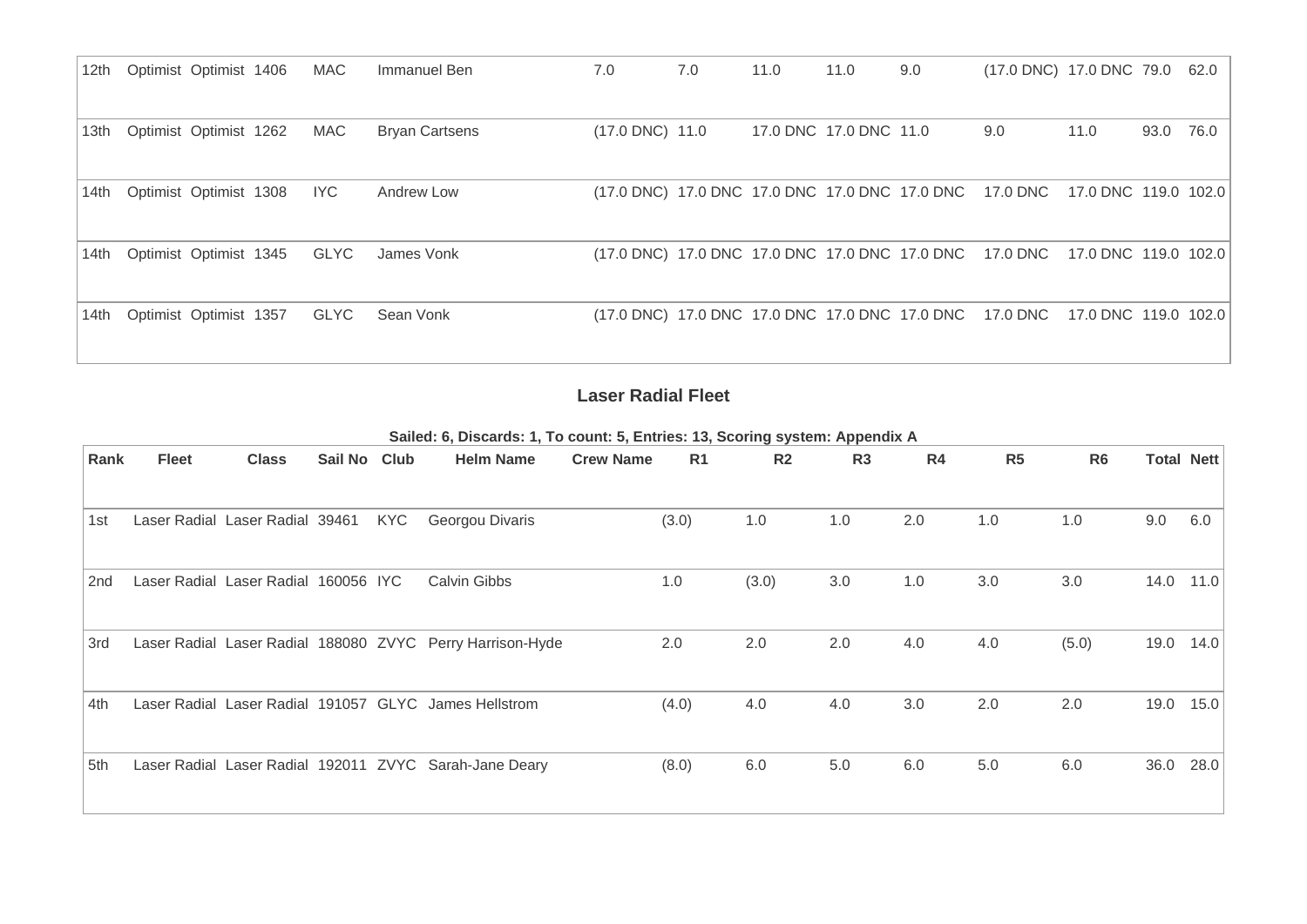| 6th  |                                                 |  | Laser Radial Laser Radial 160138 ZVYC Brian Hallock | 6.0                 | 5.0                     | 6.0  | 5.0                        | 8.0                 | $(14.0 \text{ DNC})$ 44.0 |      | 30.0 |
|------|-------------------------------------------------|--|-----------------------------------------------------|---------------------|-------------------------|------|----------------------------|---------------------|---------------------------|------|------|
|      |                                                 |  |                                                     |                     |                         |      |                            |                     |                           |      |      |
| 7th  | Laser Radial Laser Radial 19118                 |  | GLYC Megan Robertson                                | (9.0)               | 8.0                     | 8.0  | 7.0                        | 6.0                 | 9.0                       | 47.0 | 38.0 |
| 8th  |                                                 |  | Laser Radial Laser Radial 160132 ZVYC Ken Holliday  | 5.0                 | (14.0 DNC) 14.0 DNC 9.0 |      |                            | 7.0                 | 4.0                       | 53.0 | 39.0 |
|      |                                                 |  |                                                     |                     |                         |      |                            |                     |                           |      |      |
| 9th  |                                                 |  | Laser Radial Laser Radial 191082 ZVYC David Malison | 7.0                 | 7.0                     | 7.0  | (12.0)                     | 10.0                | 8.0                       | 51.0 | 39.0 |
|      |                                                 |  |                                                     |                     |                         |      |                            |                     |                           |      |      |
| 10th | Laser Radial Laser Radial 160879 DCYC Boyd Kane |  |                                                     | (10.0)              | 9.0                     | 10.0 | 8.0                        | 9.0                 | 7.0                       | 53.0 | 43.0 |
| 11th |                                                 |  | Laser Radial Laser Radial 142918 ZVYC Neil Armitage | (11.0)              | 10.0                    | 9.0  | 10.0                       | 11.0                | 10.0                      | 61.0 | 50.0 |
|      |                                                 |  |                                                     |                     |                         |      |                            |                     |                           |      |      |
| 12th | Laser Radial Laser Radial 142921 MAC            |  | Jack Donde                                          | 12.0                | 11.0                    | 11.0 | 11.0                       | (14.0 DNC) 14.0 DNC |                           | 73.0 | 59.0 |
|      |                                                 |  |                                                     |                     |                         |      |                            |                     |                           |      |      |
| 13th | Laser Radial Laser Radial 158283 IYC            |  | Javier Arabonis                                     | (14.0 DNC) 14.0 BFD |                         |      | 14.0 DNC 14.0 DNC 14.0 DNC |                     | 14.0 DNC                  | 84.0 | 70.0 |
|      |                                                 |  |                                                     |                     |                         |      |                            |                     |                           |      |      |

# **420 Fleet**

|     | Sailed: 7, Discards: 1, To count: 6, Entries: 9, Scoring system: Appendix A |     |                          |             |                  |                    |                |                |                |                          |                |                |     |      |            |
|-----|-----------------------------------------------------------------------------|-----|--------------------------|-------------|------------------|--------------------|----------------|----------------|----------------|--------------------------|----------------|----------------|-----|------|------------|
|     |                                                                             |     | Rank Fleet Class Sail No | Club        | <b>Helm Name</b> | <b>Crew Name</b>   | R <sub>1</sub> | R <sub>2</sub> | R <sub>3</sub> | R <sub>4</sub>           | R <sub>5</sub> | R <sub>6</sub> | R7  |      | Total Nett |
|     |                                                                             |     |                          |             |                  |                    |                |                |                |                          |                |                |     |      |            |
| 1st | 420                                                                         | 420 | 54975                    | <b>TSC</b>  | Eben Vivier      | Johann Vivier      | 2.0            | 2.0            | 1.0            | 1.0                      | (3.0)          | 1.0            | 1.0 |      | 11.0 8.0   |
| 2nd | 420                                                                         | 420 | 53006                    | <b>ZVSC</b> | Duane Petersen   | Shannon Cupido 3.0 |                | 1.0            | 2.0            | $(10.0 \text{ DNC})$ 2.0 |                | 5.0            | 2.0 | 25.0 | 15.0       |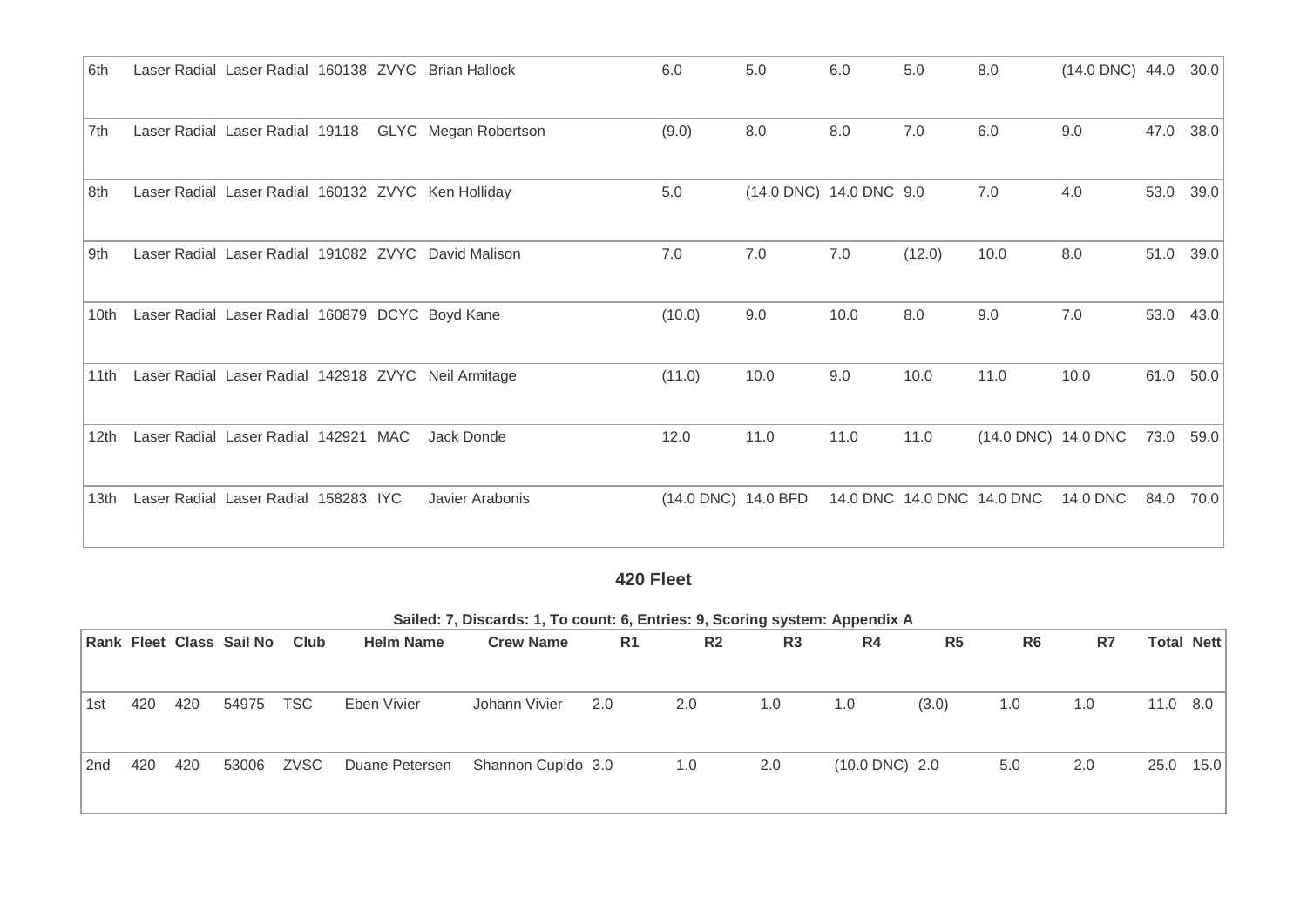| 3rd | 420 | 420 | 53099 | <b>ZVSC</b> | David Jacobs                   | Daniel Agulhas     | 1.0                 | 3.0                          | 3.0          | 3.0                 | (4.0)          | 2.0      | 4.0                    | 20.0 | 16.0 |
|-----|-----|-----|-------|-------------|--------------------------------|--------------------|---------------------|------------------------------|--------------|---------------------|----------------|----------|------------------------|------|------|
|     |     |     |       |             |                                |                    |                     |                              |              |                     |                |          |                        |      |      |
| 4th | 420 | 420 | 53001 | <b>RCYC</b> | Nicholas Faraday               | Wade Ashton        | (4.0)               | 4.0                          | 4.0          | 2.0                 | 1.0            | 3.0      | 3.0                    | 21.0 | 17.0 |
|     |     |     |       |             |                                |                    |                     |                              |              |                     |                |          |                        |      |      |
| 5th | 420 | 420 | 53093 |             | MBYBC Anke Van Rooyen Lea Smit |                    | 5.0                 | 5.0                          | 5.0          | 5.0                 | (10.0 BFD) 6.0 |          | 5.0                    | 41.0 | 31.0 |
|     |     |     |       |             |                                |                    |                     |                              |              |                     |                |          |                        |      |      |
| 6th | 420 | 420 | 52999 | ZVYC        | Jennifer Burger                | Leanne Wheeler 6.0 |                     | 6.0                          | 7.0          | $(10.0$ DNC $)$ 5.0 |                | 7.0      | 6.0                    | 47.0 | 37.0 |
|     |     |     |       |             |                                |                    |                     |                              |              |                     |                |          |                        |      |      |
| 7th | 420 | 420 | 52998 | <b>HBYC</b> | Theo Yon                       | Robyn Patrick      | (10.0 DNC) 7.0      |                              | 6.0          | 4.0                 | 10.0 BFD       | 4.0      | 10.0 DNC 51.0          |      | 41.0 |
|     |     |     |       |             |                                |                    |                     |                              |              |                     |                |          |                        |      |      |
| 8th | 420 | 420 | 5309  | ZVSC        | Luke Topass                    | Dean Topass        | 7.0                 | (10.0 DNC) 10.0 DNC 10.0 DNC |              |                     | 6.0            | 10.0 DNF | 10.0 DNC 63.0          |      | 53.0 |
|     |     |     |       |             |                                |                    |                     |                              |              |                     |                |          |                        |      |      |
| 9th | 420 | 420 | 53002 | ZVYC        | Sidney Jacobs                  | Steven Jacobs      | (10.0 DNC) 10.0 DNC |                              | 10.0 RET 6.0 |                     | 7.0            |          | 10.0 DNC 10.0 DNC 63.0 |      | 53.0 |
|     |     |     |       |             |                                |                    |                     |                              |              |                     |                |          |                        |      |      |

## **Laser 4.7 Fleet**

|      |              |       |              | Sailed: 6, Discards: 1, To count: 5, Entries: 6, Scoring system: Appendix A |                 |                 |             |                |     |                |                |                   |      |
|------|--------------|-------|--------------|-----------------------------------------------------------------------------|-----------------|-----------------|-------------|----------------|-----|----------------|----------------|-------------------|------|
| Rank | <b>Fleet</b> | Class | Sail No Club | <b>Helm Name</b>                                                            | Crew Name R1 R2 |                 |             | R <sub>3</sub> | R4  | R <sub>5</sub> | R <sub>6</sub> | <b>Total Nett</b> |      |
| 1st  |              |       |              | Laser 4.7 Laser 4.7 158277 ZVYC Kai Leslie                                  |                 | $1.0 \quad 1.0$ |             | 1.0            | 1.0 | (2.0)          | 2.0            | 8.0               | 6.0  |
| 2nd  |              |       |              | Laser 4.7 Laser 4.7 188005 KYC Sanele Maggaza                               |                 |                 | $(3.0)$ 3.0 | 2.0            | 2.0 | 1.0            | 1.0            | 12.0              | 9.0  |
| 3rd  |              |       |              | Laser 4.7 Laser 4.7 142919 HYC Cullen Keytel                                |                 | $(5.0)$ 2.0     |             | 3.0            | 3.0 | 4.0            | 4.0            | 21.0              | 16.0 |

**Sailed: 6, Discards: 1, To count: 5, Entries: 6, Scoring system: Appendix A**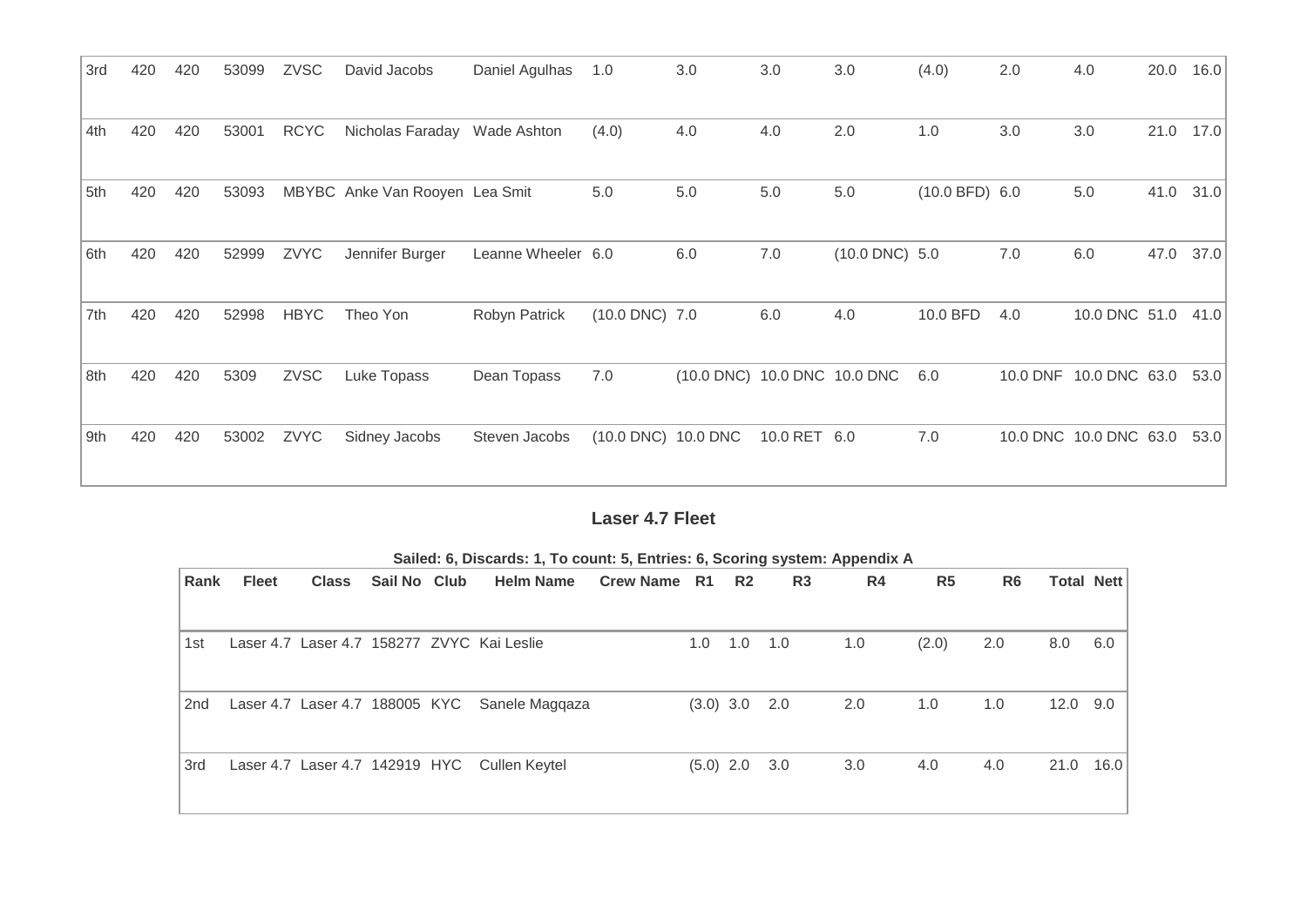| 4th | Laser 4.7 Laser 4.7 182        |  | ZVYC Elsje Dijkstra                               | $4.0$ $(5.0)$ $4.0$     |                                                     | 4.0           | 3.0 <sub>2</sub> | 5.0 | 25.0 20.0 |  |
|-----|--------------------------------|--|---------------------------------------------------|-------------------------|-----------------------------------------------------|---------------|------------------|-----|-----------|--|
| 5th |                                |  | Laser 4.7 Laser 4.7 37113    ZVYC Patrick Jackson | $6.0\quad 6.0\quad 5.0$ |                                                     | (7.0 BFD) 5.0 |                  | 3.0 | 32.0 25.0 |  |
| 6th | Laser 4.7 Laser 4.7 171060 IYC |  | Daniel Teanby                                     |                         | 2.0 4.0 (7.0 OCS) 7.0 DNC 7.0 DNC 7.0 DNC 34.0 27.0 |               |                  |     |           |  |

#### **Mirror Fleet**

**Sailed: 7, Discards: 1, To count: 6, Entries: 13, Scoring system: Appendix A Rank Fleet Class Sail No Club Helm Name Crew Name R1 R2 R3 R4 R5 R6 R7 Total Nett** 1st Mirror Mirror 70844 Isivungu Howard Leoto Shane White (1.0) 1.0 1.0 1.0 1.0 1.0 1.0 7.0 6.0 2nd Mirror Mirror 70845 MAC Craig Latigan Rebecca Hall 4.0 3.0 3.0 (15.0 DNC) 3.0 3.0 2.0 33.0 18.0 3rd Mirror Mirror 70412 TSC Kuba Miszewski William Gordge 3.0 (4.0) 4.0 3.0 2.0 4.0 3.0 23.0 19.0 4th Mirror Mirror 54843 TSC Grant Ekermans Jacqui Ekermans (5.0) 5.0 5.0 4.0 4.0 5.0 4.0 32.0 27.0 5th Mirror Mirror 69488 TSC Richard Allen Maria Allen (9.0) 6.0 6.0 5.0 6.0 7.0 5.0 44.0 35.0 6th Mirror Mirror 70416 Isivungu Marlon Jones Kleintjie 2.0 2.0 2.0 2.0 (15.0 DNC) 15.0 DNC 15.0 DNC 53.0 38.0 7th Mirror Mirror 64600 TSC Seaton Loftus Bailey Loftus (15.0 DNC) 8.0 7.0 6.0 9.0 15.0 DNC 6.0 66.0 51.0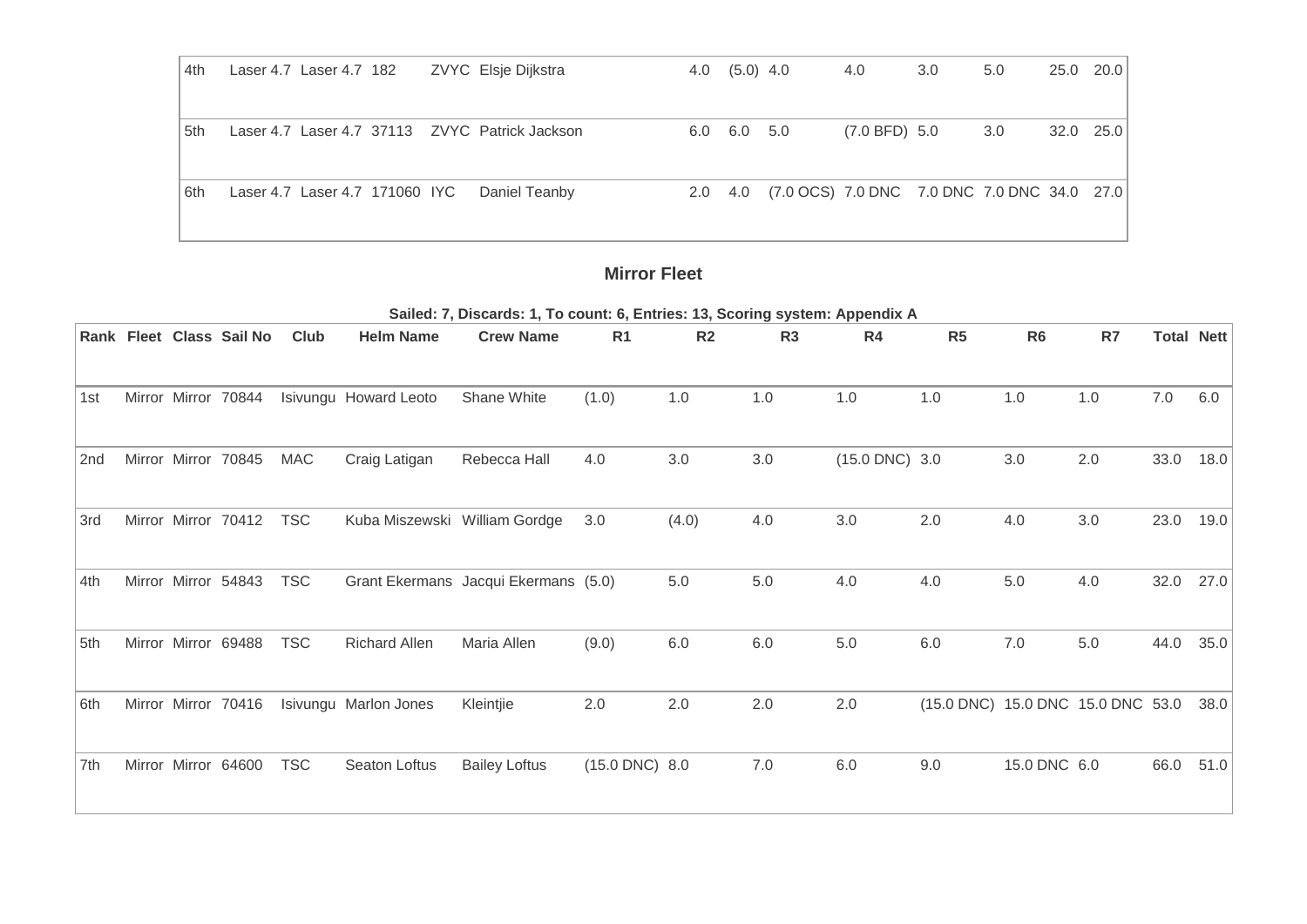| 8th              |                    | Mirror Mirror 50735 |                                         | Isivungu Phakamani                                | Thando                | 6.0                 | 7.0                 |          | (15.0 DNC) 15.0 DNC 7.0 |          | 6.0 | 15.0 DNC 71.0                | 56.0 |
|------------------|--------------------|---------------------|-----------------------------------------|---------------------------------------------------|-----------------------|---------------------|---------------------|----------|-------------------------|----------|-----|------------------------------|------|
| 9th              |                    | Mirror Mirror 69902 | <b>TSC</b>                              | Richard Gordge Kieran Gordge                      |                       | 11.0                | $(15.0$ DNC $)$ 8.0 |          | 7.0                     | 8.0      | 8.0 | 15.0 DNC 72.0                | 57.0 |
| 10th             |                    |                     | Mirror Mirror 70416a Isivungu Kleintjie |                                                   | Jemayne               | (15.0 DNC) 15.0 DNC |                     | 15.0 DNC | 15.0 DNC                | 5.0      | 2.0 | 15.0 DNS 82.0                | 67.0 |
| 11th             | Mirror Mirror 7007 |                     | <b>ZVSC</b>                             | Jemayne                                           | Sean                  | 7.0                 | (15.0 DNC) 15.0 DNC |          | 15.0 DNC                | 15.0 DNC |     | 15.0 DNC 15.0 DNC 97.0       | 82.0 |
| 12 <sub>th</sub> |                    | Mirror Mirror 69925 | <b>TSC</b>                              | James Allen                                       | <b>William Ensink</b> | 8.0                 | (15.0 DNC) 15.0 DNC |          | 15.0 DNC                | 15.0 RET |     | 15.0 DNC 15.0 DNC 98.0       | 83.0 |
| 13th             |                    |                     |                                         | Mirror Mirror 70416x Isivungu Shaun Banzana Mikey |                       | 10.0                | (15.0 DNC) 15.0 DNC |          | 15.0 DNC                | 15.0 DNC |     | 15.0 DNC 15.0 DNC 100.0 85.0 |      |

**Open Course 1 Fleet**

| Rank | <b>Fleet</b>                  | <b>Class</b> | Sail No Club |            | <b>Helm Name</b>     | <b>Crew Name</b> | R1                 | R <sub>2</sub> | R <sub>3</sub> | R <sub>4</sub> | R <sub>5</sub> | R <sub>6</sub> | R7                       | <b>Total Nett</b> |      |
|------|-------------------------------|--------------|--------------|------------|----------------------|------------------|--------------------|----------------|----------------|----------------|----------------|----------------|--------------------------|-------------------|------|
|      |                               |              |              |            |                      |                  |                    |                |                |                |                |                |                          |                   |      |
| 1st  | Open Course 1 Tera Pro        |              | 2181         |            | GLYC Robyn Hellstrom |                  | (1.0)              | 1.0            | 1.0            | 1.0            | 1.0            | $1.0$ 1.0      |                          | 7.0               | 6.0  |
| 2nd  | Open Course 1 Tera Sport 1428 |              |              | IYC        | <b>Cameron Clark</b> |                  | 2.0                | (3.0)          | 2.0            | 2.0            | 2.0            | $3.0$ 2.0      |                          | 16.0              | 13.0 |
| 3rd  | Open Course 1 Tera Sport 1893 |              |              |            | HBYC Mark Johnson    |                  | (3.0)              | 2.0            | 3.0            | 3.0            | 3.0            | $2.0$ 3.0      |                          | 19.0              | 16.0 |
| 4th  | Open Course 1 Tera Sport 1524 |              |              | <b>TSC</b> | <b>Thomas Child</b>  |                  | $(6.0$ DNC $)$ 4.0 |                | 4.0            | 4.0            |                |                | 6.0 DNC 5.0 6.0 DNC 35.0 |                   | 29.0 |

**Sailed: 7, Discards: 1, To count: 6, Entries: 5, Scoring system: Appendix A**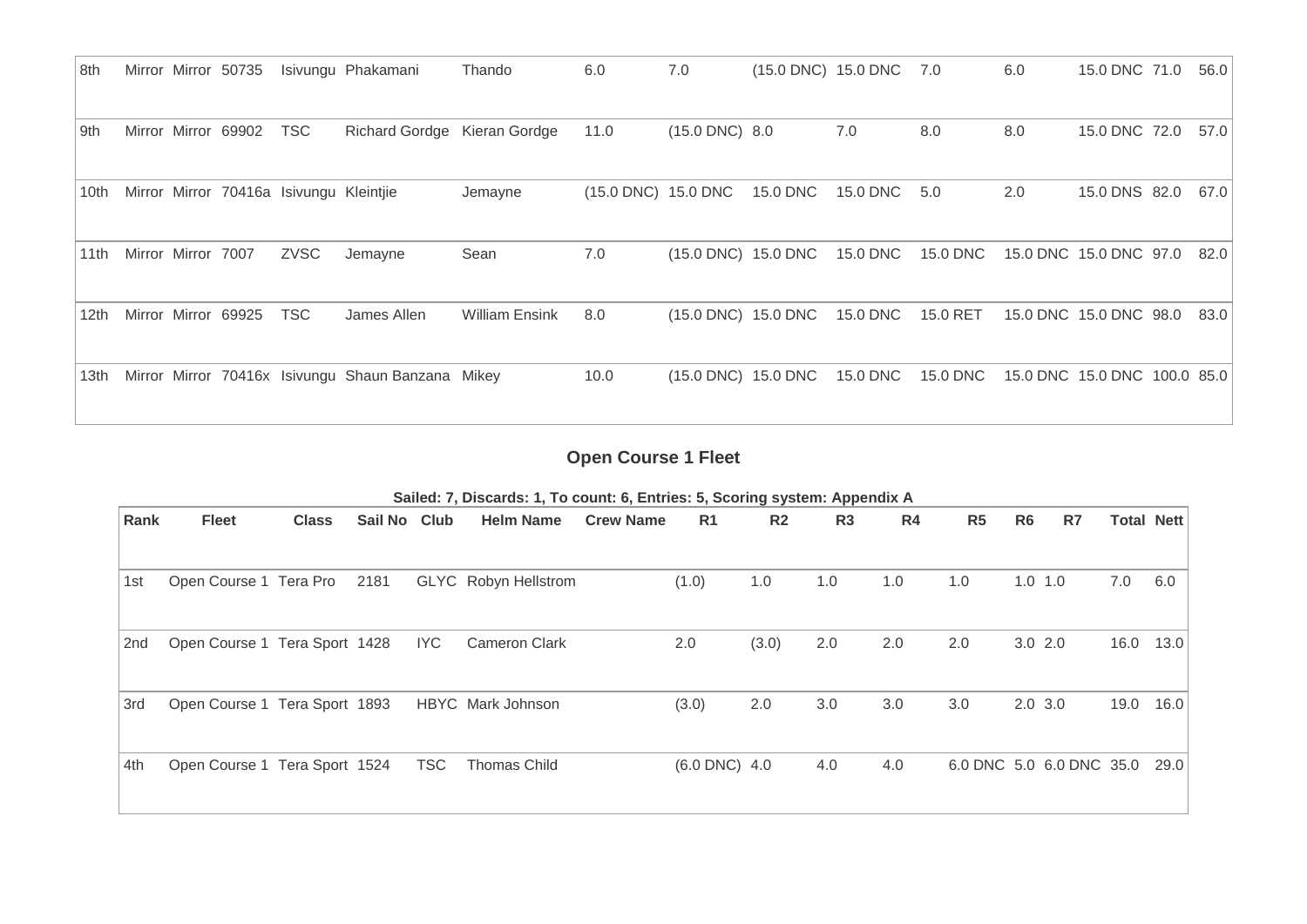# **Sonnet Fleet**

|                 |            |                   |               |             |                               | Sailed: 7, Discards: 1, To count: 6, Entries: 11, Scoring system: Appendix A |                     |                     |                |                       |         |                |       |                   |      |
|-----------------|------------|-------------------|---------------|-------------|-------------------------------|------------------------------------------------------------------------------|---------------------|---------------------|----------------|-----------------------|---------|----------------|-------|-------------------|------|
|                 | Rank Fleet |                   | Class Sail No | Club        | <b>Helm Name</b>              | <b>Crew Name</b>                                                             | R <sub>1</sub>      | R <sub>2</sub>      | R <sub>3</sub> | R4                    | R5      | R <sub>6</sub> | R7    | <b>Total Nett</b> |      |
| 1st             |            | Sonnet Sonnet 546 |               |             | <b>UCTYC</b> Jason Gray       | Josina Johannsen 3.0                                                         |                     | 2.0                 | 3.0            | 1.0                   | (5.0)   | 1.0            | 1.0   | 16.0              | 11.0 |
| 2 <sub>nd</sub> |            | Sonnet Sonnet 550 |               | <b>ZVYC</b> | <b>Rick Nankin</b>            | <b>Helen Nankin</b>                                                          | 5.0                 | 1.0                 | 2.0            | 2.0                   | 3.0     | 2.0            | (6.0) | 21.0              | 15.0 |
| 3rd             |            | Sonnet Sonnet 544 |               |             | <b>UCTYC</b> Heidi Burger     | Nina Pienaar                                                                 | 2.0                 | 3.0                 | 1.0            | 4.0                   | 2.0     | (5.0)          | 3.0   | 20.0              | 15.0 |
| 4th             |            | Sonnet Sonnet 545 |               |             | <b>UCTYC</b> Ryan Barnado     | <b>Michael McIver</b>                                                        | 1.0                 | 4.0                 | (6.0)          | 6.0                   | 6.0     | 4.0            | 5.0   | 32.0              | 26.0 |
| 5th             |            | Sonnet Sonnet 562 |               | ZVYC        | Marco Tobin                   | Who are you?                                                                 | 4.0                 | 5.0                 | 4.0            | 3.0                   | 4.0     | 6.0            | (7.0) | 33.0              | 26.0 |
| 6th             |            | Sonnet Sonnet 561 |               | ZVSC        | Mornay Harding                | Shane Joseph                                                                 | 6.0                 | $(12.0$ DNC $)$ 5.0 |                | $5.0\,$               | $8.0\,$ | 12.0 DNC 2.0   |       | 50.0              | 38.0 |
| 7th             |            | Sonnet Sonnet 570 |               | <b>MAC</b>  | Henri Burger                  | Lisa Nurger                                                                  | (8.0)               | 6.0                 | 7.0            | 7.0                   | 7.0     | 7.0            | 8.0   | 50.0              | 42.0 |
| 8th             | Sonnet     |                   | 541           |             | WHO ARE YOU?                  |                                                                              | (12.0 DNC) 12.0 DNC |                     |                | 12.0 DNC 12.0 DNC 1.0 |         | 3.0            | 4.0   | 56.0              | 44.0 |
| 9th             |            | Sonnet Sonnet 370 |               | <b>SUYC</b> | Thomas Ochabski Claire Bayder |                                                                              | 7.0                 | $(12.0$ DNC $)$ 8.0 |                | 8.0                   | 9.0     | 8.0            | 9.0   | 61.0              | 49.0 |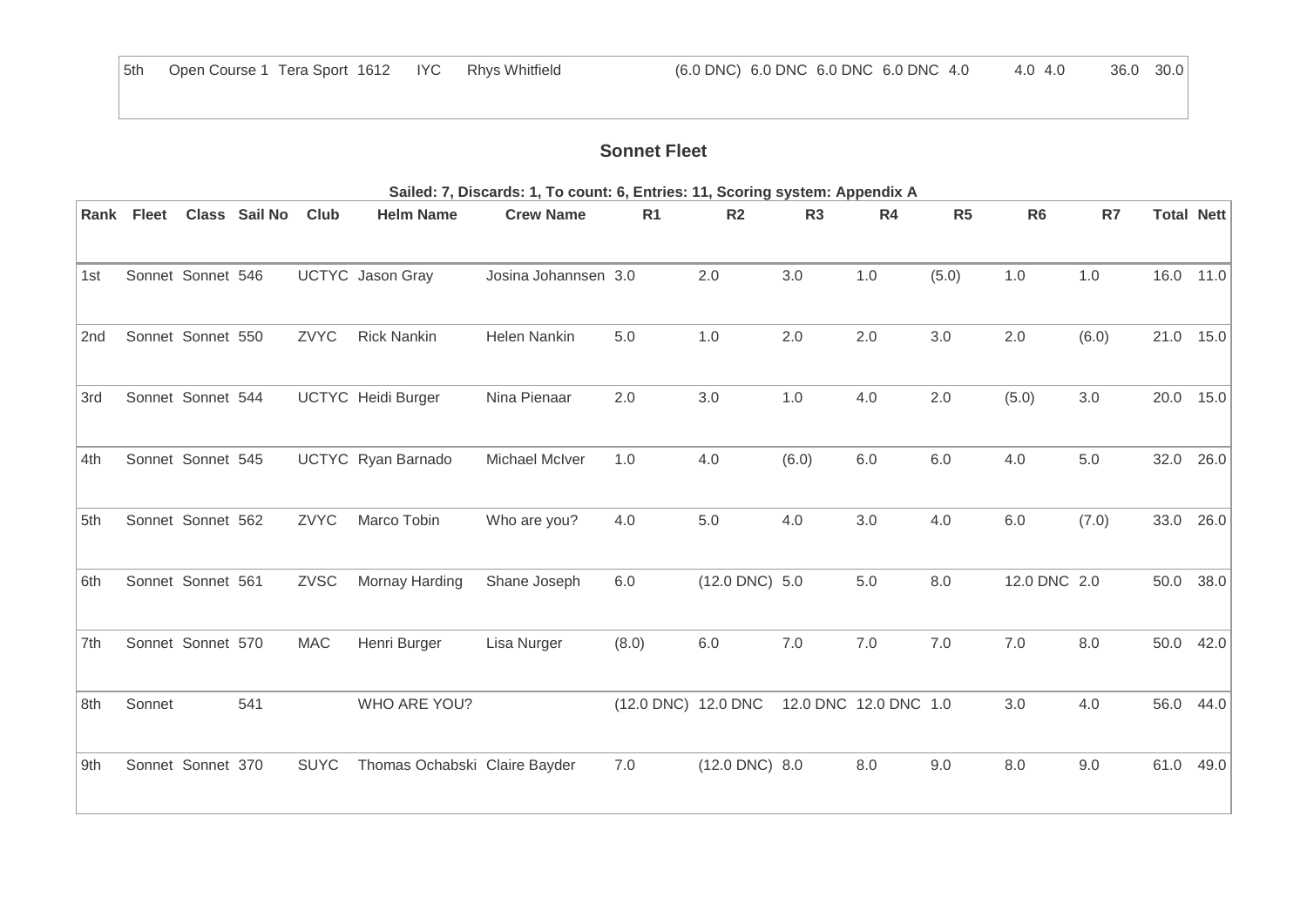| 10th Sonnet Sonnet 535 |            | ZVYC Roger Klein | Aidan Klein | (12.0 DNC) 12.0 DNC 12.0 DNC 12.0 DNC 12.0 DNC 12.0 DNC 12.0 DNC 84.0 72.0 |  |  |  |  |
|------------------------|------------|------------------|-------------|----------------------------------------------------------------------------|--|--|--|--|
| 10th Sonnet Sonnet 555 | <b>HYC</b> | Davey James      | Jacqui Low  | (12.0 DNC) 12.0 DNC 12.0 DNC 12.0 DNC 12.0 DNC 12.0 DNC 12.0 DNC 84.0 72.0 |  |  |  |  |

## **470 Fleet**

|                 |     |     | <b>Rank Fleet Class Sail No</b> | Club                   | <b>Helm Name</b>                            | <b>Crew Name</b> |                   | <b>R1 R2</b> | R <sub>3</sub>            | R4          | R <sub>5</sub>                            | R <sub>6</sub> | R7 Total Nett        |  |
|-----------------|-----|-----|---------------------------------|------------------------|---------------------------------------------|------------------|-------------------|--------------|---------------------------|-------------|-------------------------------------------|----------------|----------------------|--|
| 1st             | 470 | 470 | 17                              | Race Ahead Sibu Sizatu |                                             | Alex Burger      |                   |              | 3.0 2.0 (4.0 DNF) 1.0 1.0 |             |                                           | 1.0            | 1.0 13.0 9.0         |  |
| 2 <sub>nd</sub> | 470 | 470 | $\overline{1}$                  | <b>RCYC</b>            | Asenati Jim                                 | Roger Hudson     | $1.0$ $1.0$ $1.0$ |              |                           | $2.0$ $2.0$ |                                           |                | $(3.0)$ 2.0 12.0 9.0 |  |
| 3rd             | 470 | 470 | 11                              | <b>UCTYC</b>           | Brevan Thompson Josh Rubenstein 2.0 3.0 2.0 |                  |                   |              |                           |             | 3.0 $(4.0 \text{ BFD})$ 2.0 3.0 19.0 15.0 |                |                      |  |

#### **Sailed: 7, Discards: 1, To count: 6, Entries: 3, Scoring system: Appendix A**

# **Optimist B Fleet**

| Rank | <b>Fleet</b>               | <b>Class</b>               | Sail No Club |            | <b>Helm Name</b>    | <b>Crew Name</b> | R <sub>1</sub> | R <sub>2</sub> | R <sub>3</sub> | R4  | R <sub>5</sub> | R <sub>6</sub>           | R7    |          | <b>Total Nett</b> |
|------|----------------------------|----------------------------|--------------|------------|---------------------|------------------|----------------|----------------|----------------|-----|----------------|--------------------------|-------|----------|-------------------|
|      |                            |                            |              |            |                     |                  |                |                |                |     |                |                          |       |          |                   |
| 1st  | Optimist B Optimist B 1423 |                            |              | <b>HYC</b> | Robbie Collingridge |                  | 1.0            | 1.0            | 1.0            | 1.0 | (4.0)          | 2.0                      | 1.0   | 11.0 7.0 |                   |
| 2nd  | Optimist B Optimist B 1397 |                            |              | MAC        | Damita Olsson       | 4.0              |                | 2.0            | 2.0            | 2.0 | 3.0            | 4.0                      | (8.0) | 25.0     | 17.0              |
| 3rd  |                            | Optimist B Optimist B 1407 |              |            | ZVYC Joe Groenhof   | 2.0              |                | 3.0            | 5.0            | 4.0 | 2.0            | $(14.0 \text{ OCS})$ 2.0 |       | 32.0     | 18.0              |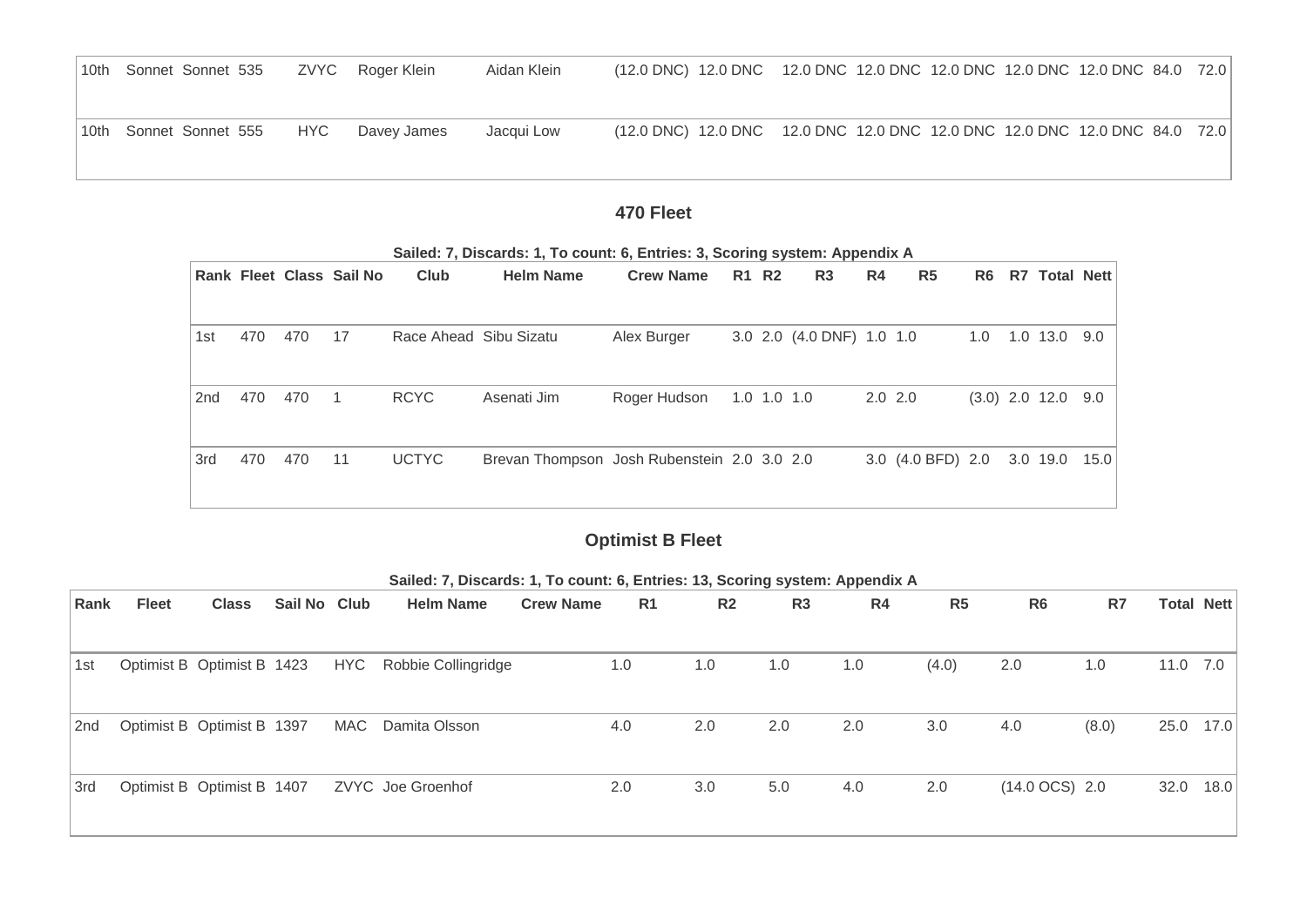| 4th  | Optimist B Optimist B 1445 |            | MAC Chiara Fruet          | (14.0 DNC) 5.0                        |       | 4.0     | 3.0            | 1.0 | 1.0               | 7.0           | 35.0 | 21.0 |
|------|----------------------------|------------|---------------------------|---------------------------------------|-------|---------|----------------|-----|-------------------|---------------|------|------|
| 5th  | Optimist B Optimist B 1324 | <b>HYC</b> | Tom Raynham               | 5.0                                   | (8.0) | 3.0     | 5.0            | 5.0 | 3.0               | 5.0           | 34.0 | 26.0 |
| 6th  | Optimist B Optimist B 1395 | MAC        | Jordi Olsson              | 3.0                                   | 4.0   | 6.0     | 7.0            | 8.0 | 5.0               | (9.0)         | 42.0 | 33.0 |
| 7th  | Optimist B Optimist B 1365 | <b>HYC</b> | Ben van Dugteren          | 6.0                                   | 7.0   | $7.0\,$ | (14.0 DNC) 7.0 |     | $6.0\,$           | $3.0\,$       | 50.0 | 36.0 |
| 8th  | Optimist B Optimist B 1188 | <b>TSC</b> | <b>Ashton Loftus</b>      | $(14.0$ DNC $)$ 6.0                   |       | 8.0     | 6.0            | 6.0 | 7.0               | 4.0           | 51.0 | 37.0 |
| 9th  | Optimist B Optimist B 1373 | <b>MAC</b> | Eugenie Burger            | (14.0 DNC) 14.0 DNC 14.0 DNC 14.0 DNC |       |         |                | 9.0 | 8.0               | $6.0\,$       | 79.0 | 65.0 |
| 10th | Optimist B Optimist B 1368 |            | Megan Abendanon           | (14.0 DNC) 14.0 DNC 14.0 DNC 14.0 DNC |       |         |                |     | 14.0 DNC 14.0 DNC | 14.0 DNC 98.0 |      | 84.0 |
| 10th | Optimist B Optimist B 1411 |            | David Abendanon           | (14.0 DNC) 14.0 DNC 14.0 DNC 14.0 DNC |       |         |                |     | 14.0 DNC 14.0 DNC | 14.0 DNC 98.0 |      | 84.0 |
| 10th | Optimist B Optimist B 1388 |            | ZVYC James Ewart-Smith    | (14.0 DNC) 14.0 DNC 14.0 DNC 14.0 DNC |       |         |                |     | 14.0 DNC 14.0 DNC | 14.0 DNC 98.0 |      | 84.0 |
| 10th | Optimist B Optimist B 1310 |            | <b>ZVYC</b> Thomas Slater | (14.0 DNC) 14.0 DNC 14.0 DNC 14.0 DNC |       |         |                |     | 14.0 DNC 14.0 DNC | 14.0 DNC 98.0 |      | 84.0 |

**Topaz Fleet**

|  |                               | Sailed: 7, Discards: 1, To count: 6, Entries: 5, Scoring system: Appendix A |                  |           |                |                |    |    |    |    |                   |
|--|-------------------------------|-----------------------------------------------------------------------------|------------------|-----------|----------------|----------------|----|----|----|----|-------------------|
|  | Rank Fleet Class Sail No Club | <b>Helm Name</b>                                                            | <b>Crew Name</b> | <b>R1</b> | R <sub>2</sub> | R <sub>3</sub> | R4 | R5 | R6 | R7 | <b>Total Nett</b> |
|  |                               |                                                                             |                  |           |                |                |    |    |    |    |                   |